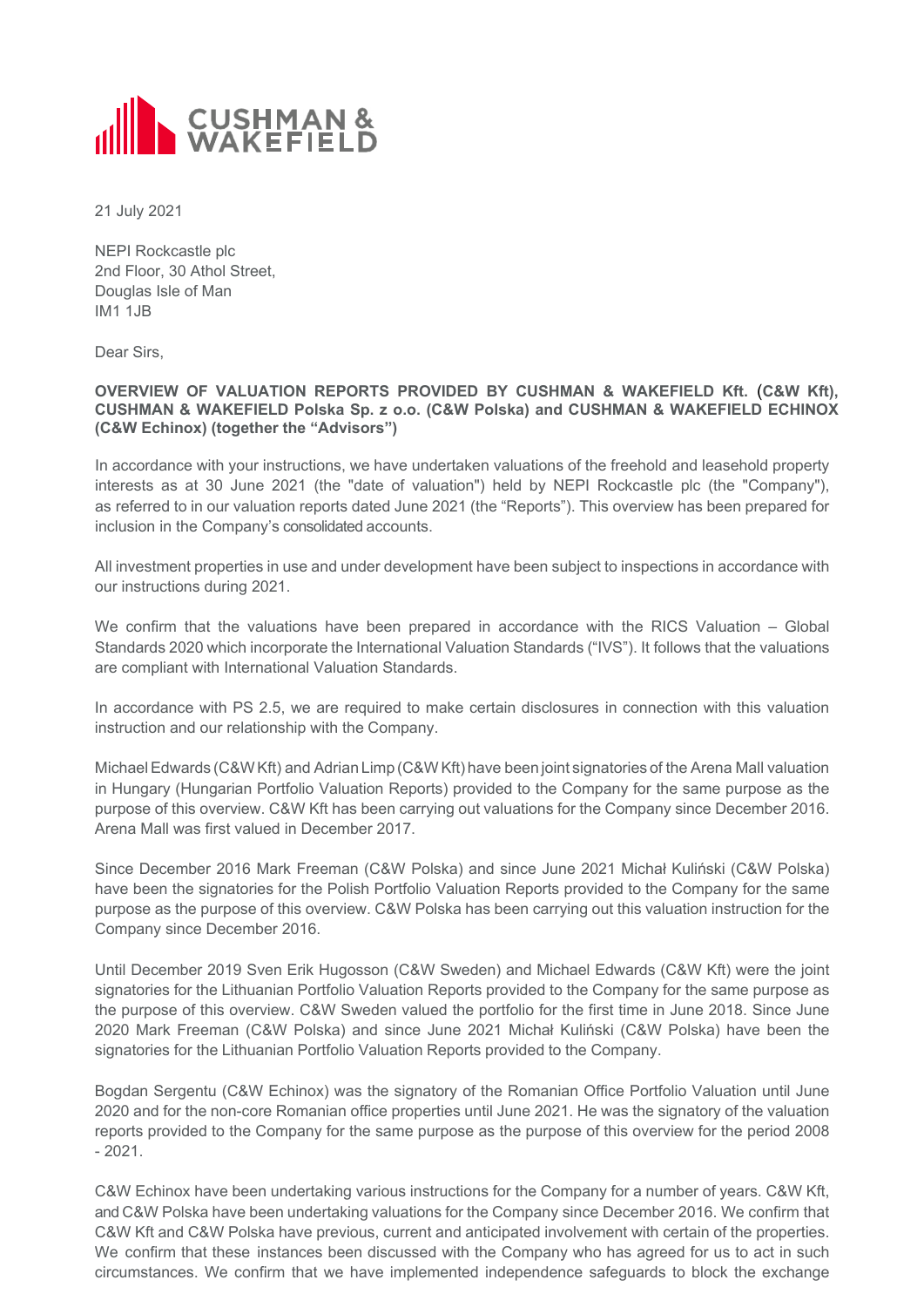of information and to separate the duties between departments.

The Advisor's financial year ends are 31 December 2021. We confirm that the proportion of fees payable by the Company to the Advisors combined in the financial year to 2020 was less than 5% of combined group turnover. We anticipate that the proportion of fees payable by the Company to the Advisors combined in the financial year to 31 December 2021 will remain at less than 5% of combined group turnover.

The value of each of the properties has been assessed in accordance with the relevant parts of RICS Valuation – Global Standards 2020. Valuations were reported on the basis of Fair Value IFRS and our opinion of the Fair Value of each of the properties has been primarily derived using comparable recent market transactions on arm's length terms.

In particular, we have assessed the Fair Value IFRS of the properties in accordance with VPS4 Item 7 of the RICS Red Book. Under these provisions, the term "Fair Value" means "The price that would be received to sell an asset, or paid to transfer a liability in an orderly transaction between market participants at the measurement date".

Our opinion is based on an analysis of recent market transactions where possible, supported by market knowledge derived from our agency experience.

Investment properties in use have been valued using a Discounted Cashflow. Income from each tenant is assumed to run for the duration of their lease term or up to first break option if deemed appropriate. Thereafter income is assumed to continue in perpetuity at our opinion of rental value. Explicit adjustments have been made for letting voids, empty service charge, letting fees, fit out contributions and irrecoverable operating costs.

A full explanation of the Assumptions made in our valuations and details of the sources of information are contained within our Reports.

The Company has provided us with the floor areas of the properties that are relevant to our valuations. As instructed, we have relied on these areas and have not checked them on site. We have made an Assumption that the floor areas supplied to us have been calculated in accordance with the local measurement practices, relevant at the date of valuation. The properties were inspected internally and externally from the ground level only in 2021. We only inspected representative areas of the building buildings. Plant rooms and roofs were not inspected.

We have relied on tenancy information provided by the Company but we have not read lease agreements. We have made an Assumption that the copies of all relevant documents sent to us are complete and up to date.

Certain properties were subject to works of repair, refurbishment or construction as at 30 June 2021 and in these cases the Company has advised us of the amount of the outstanding costs, which have been incorporated into our valuations.

We have not made any adjustment to reflect any liability to taxation that may arise on disposal, nor for any costs associated with disposal incurred by the owner. No allowance has been made to reflect any liability to repay any government or other grants, taxation allowance or lottery funding that may arise on disposal.